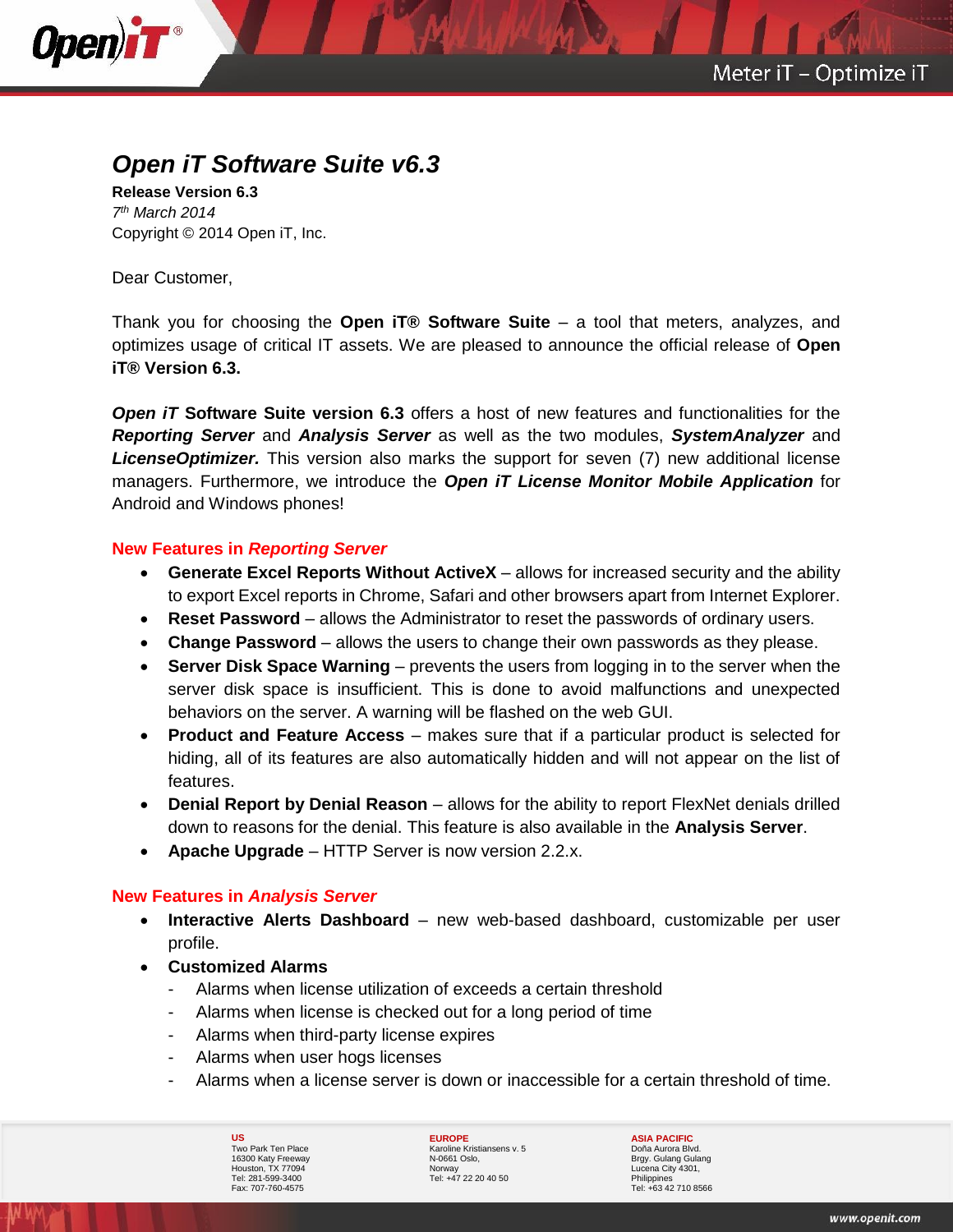

- **Web-based Cost Catalog Updates** includes storage and application chargeback, with ready-made report templates.
- **New License Monitor Dashboard Interface**
- **Advanced Invoicing**

Open)iT<sup>®</sup>

### **New Feature in** *SystemAnalyzer™*

- **Module Log File Handling**
	- Petrel module usage
	- \*IPS (special logs) *\*Currently available in LicenseAnalyzer.*

## **New Features in** *LicenseOptimizer™*

- **License Feature Verification** confirms that the same license feature, as what was actually in use before suspension, is available before resuming the session.
- **LO Standalone Edition** provides options on the type of *LicenseOptimizer* edition to be installed (Standalone or Hosted Environment), available for both Windows and UNIX Clients.

## **New License Managers**

This version offers support to the following additional license managers:

- Parasoft License Manager
- Aladdin Hardlock
- Altair License Manager
- Beta License Manager (ANSA)
- SmartPlant License Manager
- Dassault Systemes License Server (DSLS)
- Animator License Manager

#### *Open iT License Monitor* **for Android and Windows Phones**

*Open iT License Monitor* mobile applications for Android and Windows phones will be distributed through Google Play and Windows Store. These mobile apps allow the users to view the Analysis Server License Monitor Dashboard using Android devices or Windows phones. The User Guides and the download links will be available in the resources page of the *Analysis Server* v6.3.

#### **Get Started**

Contact your account representative for an in-house presentation on any or all of the software solutions that may best fit your organization's needs, or visit our website [\(http://www.openit.com\)](http://www.openit.com/) for more information.

To download the latest Open iT® releases or software patches as well as user and administrative manuals, please visit and log in to [http://download.openit.com](http://download.openit.com/) using the login credentials provided to you.

> **US** Two Park Ten Place 16300 Katy Freeway Houston, TX 77094 Tel: 281-599-3400 Fax: 707-760-4575

**EUROPE** Karoline Kristiansens v. 5 N-0661 Oslo, **Norway** Tel: +47 22 20 40 50

**ASIA PACIFIC** Doña Aurora Blvd. Brgy. Gulang Gulang Lucena City 4301, Philippines Tel: +63 42 710 8566